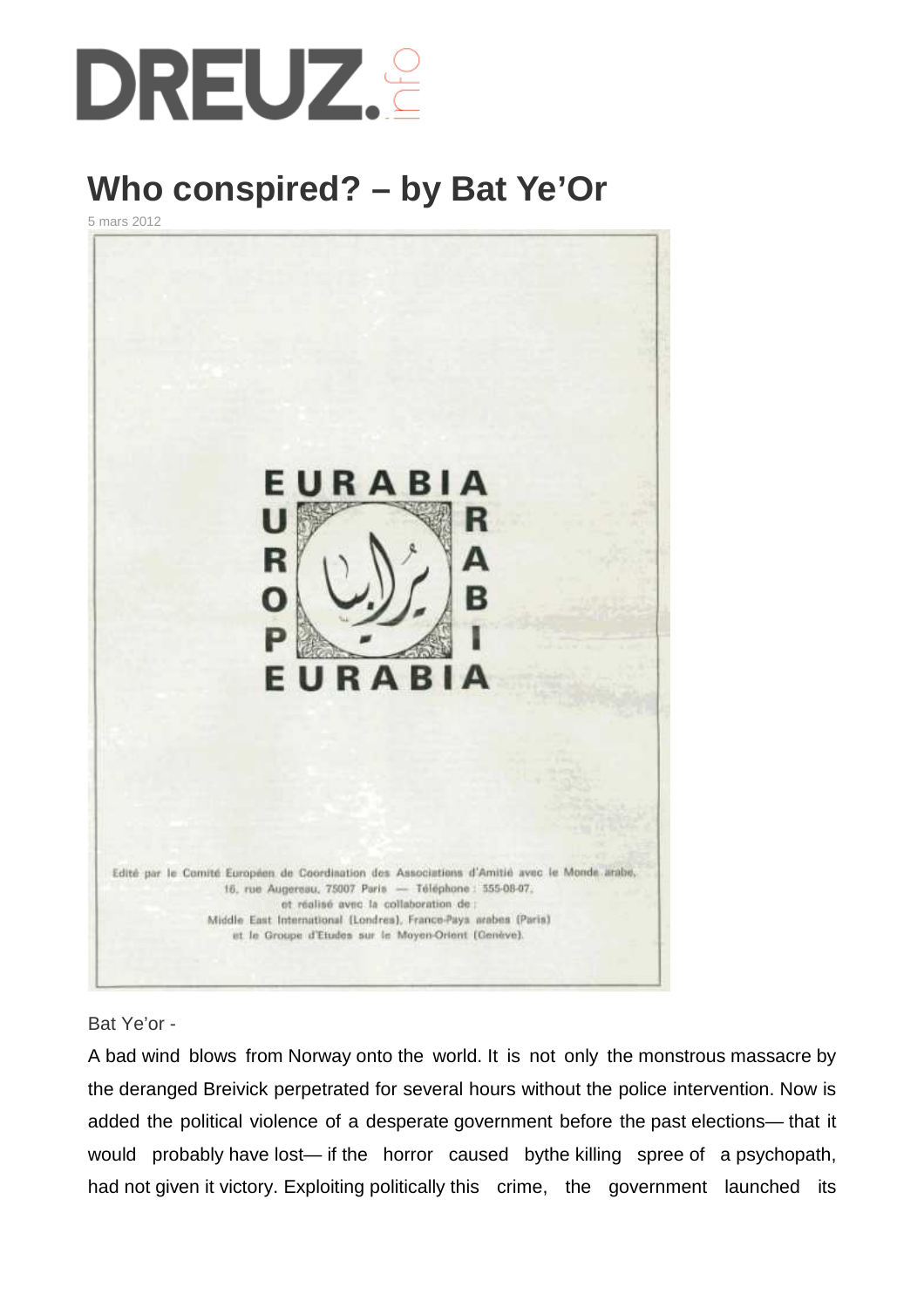bloodhounds, its anathemas, its fatwas and edicts against all writers on the planet who, painfully defying terrorism, professional ruin and social ostracism imposed by the single thought, struggle to maintain democratic freedoms and human dignity in Western societies. The crime of Breivick strengthened the government party and took hostage the right to think, speak and criticize political power. It imprisoned Westerners in the jail of totalitarianism and intellectual tyranny by criminalizing critical thinking.

Did Breivick— unknown to the writers he cited but not the Norwegian police—read my books? Was he inspired by great names throughout the centuries ofscholars, and writers he quotes or rather by the jihadists and terrorists he admires? Was he not guided by the exterminationist jihadist terrorism excused by his government? Let us remember Ma'alot and its Israeli schoolchildren massacred by the Palestinians, Beislan, Mumbai … New York (September 2001), Madrid (March 2004), London (July 2005) … the civil wars in Lebanon, the countless victims in Iraq, Egypt, Sudan, Nigeria …

Am I the creator of a diabolical theory because I re-humanized in the concept of dhimmitude, the millions of victims of jihadist imperialism throughout the ages? Did I conceive a conspiracy because I studied its current extensions in modern Europe, as stated by a witch hunt organized by ignorant hacks who only rely on the defamation of a work they have not even read? Is it more moral to ignore these victims and side with their executioner, groveling to their ideology?

Who invented Eurabia? judge it yourself! Here are two front sides of a journal called Eurabia. Look carefully at the dates: July and September 1975 for the numbers 2 and 3.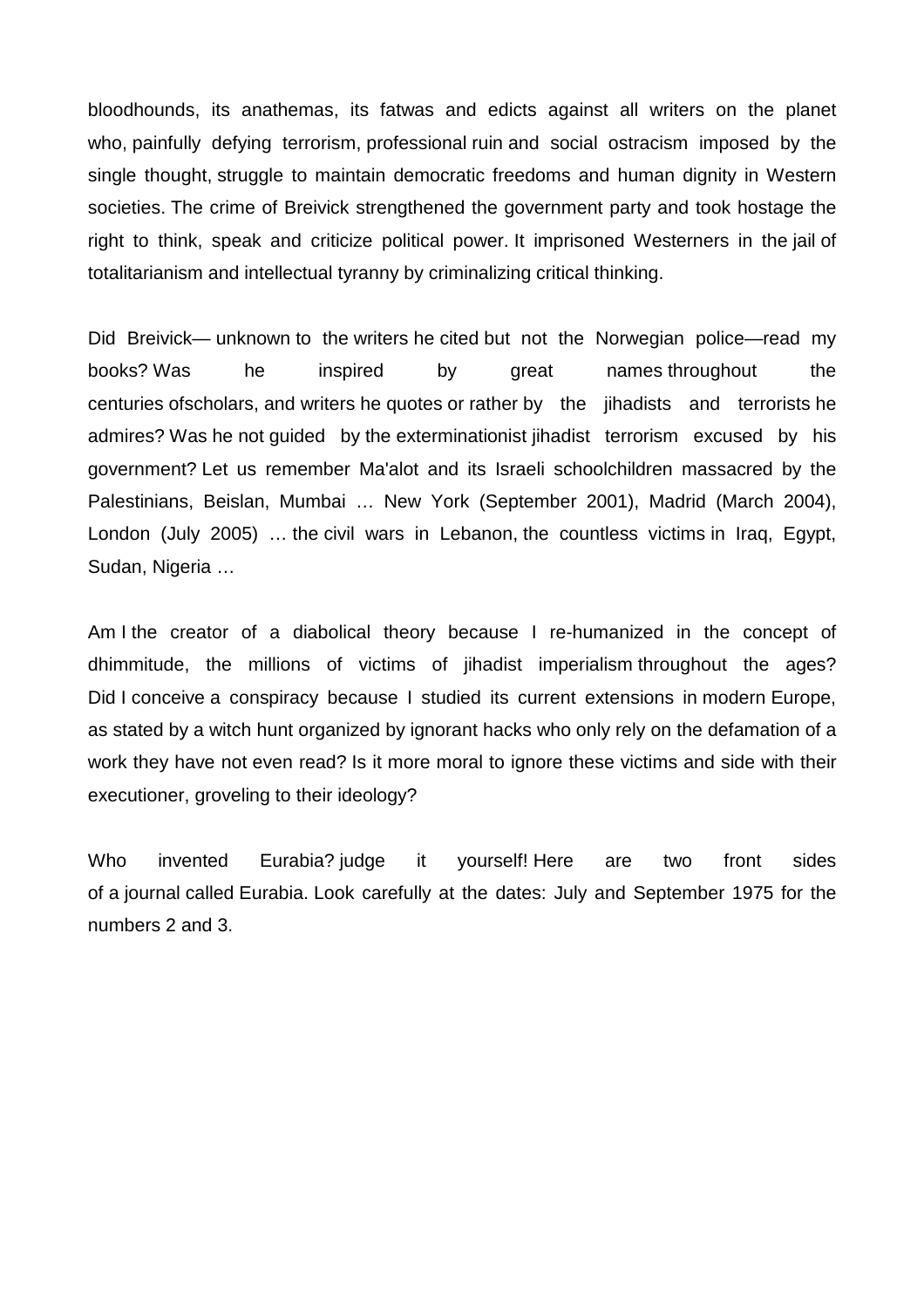

# SOMMAIRE

Une valunté politique conjointe

 $\mathbf{u}$ 

 $\overline{1}$ 

 $\overline{\phantom{a}}$ 

 $\overline{\mathcal{N}}$ 

西

 $\hbar$ 

Les impératifs du dialogue euro-arabe, amicie inédit du Dr Nicolas Sar.is, directo-a du Centre d'Etudes Petrolières de Beyondh ....................

Un point de vue européen. extraits d'une étude de TIJI Dacints, stéputé bélge ......

Cooperation ou affrontement, communiqué du colloque de Rennes putil 1975

L'accroissement de l'aide au Tiers-Monde des pays exportateurs de pétrole, par Melvyn Weatlake 1-The Times », du 2 Juin 1975) ....................

Le « monsent » de la Grande-Brétagne au Moyen-Orient, articla inddit de E.C. Hodgkin

L'Association Parlomentaire à Strasbourg, résolutions 10 Un dialogue difficile mais nécessaire, article inédit de Naim

er Bithara Khader  $-0.5$ 

# **UNE VOLONTÉ POLITIQUE CONJOINTE**

Nous avons intitulé l'éditorial de notre premier suméro du mais de mars : « A l'heure<br>du diologue euro-arabe «. Quatre stois plus tard, sous sommes bien obligés d'admettre que les progrès ant été fort décevants. Fourquoi?

Peut-être parce que le thème de ce ascond numéro - la nécessité d'une entente poli-<br>tique entre l'Europe et le monde arabe comme base aux accords économiques -- a été Tape entre l'Europe et le monds acade l'organisations aux accords sconomiques -- a eté<br>n'epigé, Trop de gouvernements et d'organisations européennes n'ont pas encore rés-<br>lisé que les Arabes ne sont plus aujourd'hui de sim

Acjourd'hui, des miations commerciales à long terme sont d'une impertance vitale pour l'Europe et presque aussi nécessaires pour le monde arabe désireux d'obtenir des ressures tachnologiques essentielles à son développemen des ennemis tout autant cu'il a des amis et cos ennomis n'ont pas été inactifs.

Le mythe des cheiks arabes, producteurs de pétrole, domandant une rançon à l'Europe. Le mythe des cheixs arabes, producteurs de petrons, commendant une rançon a l'increpe.<br>
a été trop répunds, non sussiement par cous qui une un instruct particulier à faire échouer<br>
ce dialogue, mais aussi par certains homm

Quelles qu'aient pu être les intentions de la C.E.E., il ne fait pas de doute que le récent<br>accord économique signé avec Israïl démontre combien l'Europe est loin de comprendre<br>la politique indispensable à une coopération à faire croire en la nécessité d'un « équilibre » n'a pas de sans quand israël occupe toui curs des territoires arabes et la terre de Palestine, au mépris des résolutions de l'O.N.U.<br>Le acceptant de poursuivre le dialogue — et les Palestiniens on y insistant ont fait preuve<br>d'une remorquable compréhension — le velocté politique conjointe « visant à « instaurer des relations spéciales cetre les deux<br>parties ». L'occasion ne doit pas être perdue.

Peur ceux d'entre nous qui voulonz, en Europe, que ce dialogue réussitant, que faut-il fairs 7 Peut-âtre preuve de plus d'initiatives en vue de donner une meilleurs information<br>sur les aspects positifs de dialogue ouvo-arabe et crête ce que l'on pourrait appeler un<br>« mouvement d'opinion ». Les oxperts, écono de l'Assemblée générale de l'« Association Parlementaire pour la Coopération Euro-Arabo » à Strasboorg not couvré dans ce sem-

S'ils voulent réaliement coopérer avec le monde arabe, les gouvernaments européens<br>et les dirigeants politiques ont l'obligation de s'élever contre le dénigrement des Arabes<br>dans leurs organes d'information. Ils doivent ré arabe et leur respect envers la contribution millénaire des Arabes à la cirilisation universelle. Cette contribution et son application pratique seront l'un des thèmes de notre orochain nuuméro.

« Eurabia » cherche à encourager la compréhension politique nécessaire du rôle de<br>l'Éurope dans le retour d'une paix juste au Proche-Orient. Après, seulement, pourront<br>s'instaurer des relations économiques mutuelles et bén relever le défi et d'exercer enfin son véritable rèle.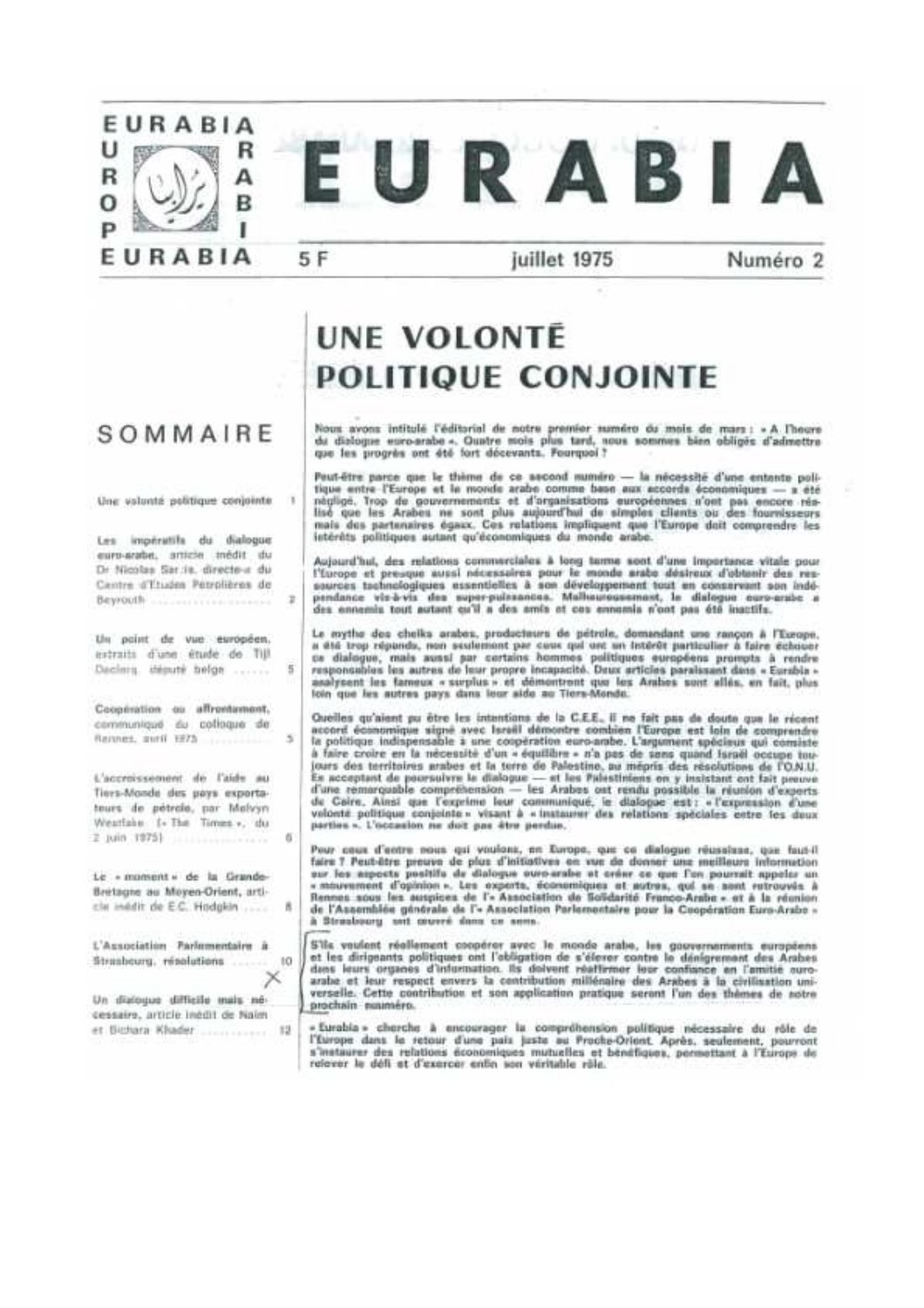

5 F

ł.

19

 $\overline{4}$ 

- 7

# EURABIA

Septembre 1975

Numéro 3

# **ISRAEL: QUE DOIVENT FAIRE LES NATIONS UNIES?**

# Il no manque pas d'arguments solides pour défendre le principe de l'universalité des n no manque pas d'arguments sondes pour detendre le principe de l'universalité des<br>Kritons Unies ou pour affirmer que l'expublien — ou la suspension — d'un Etat membre<br>a'est pout-être pas la mellieure ripoute à lui opposer présenté dans cette revue a pour objet de rappeler ce comportement constant de défi et d'obstruction.

Le dessier aut d'autant plus lourd qu'israil est le seul pays à avoir été admis dans<br>la communauté internationale sous certaines conditions. Et ces conditions consistent<br>dans l'angagement d'appliquer deux résolutions de l mai 1949 - après la fin des hostilités - et ne pout, de ce fait, prétendre que ces<br>résolutions ont été invalidées par des actes de guerre uitérieurs... Mais une foie cette clause admise, Israël est revenu sur cet engagement et depuis traite les Nations Unies avec un mépris cynique.

Quelle doit donc être la réaction mondiale en face d'une telle obstination ? Une attitude que s'en donc vers le peut qu'agraver le situation. Peut déré temple passion ? Une antitude<br>1970, Bertrand Russell soulignait que chaque nuvelle entroprise examplomiste était<br>1970, Bertrand Russell soulignait que chaque nu l'autorité internationale, en Israèl et dans le mondo, et à encourager d'autres violetions.

L'accumulation de blames purement platoniques ne suffit évidenment pas : ils n'ont pas manqué dans le passé et la preuve a été donnée abondamment du mépris avec lequel<br>les dirigeants inradileres les cet considérés, alors, même lorsqu'ils étaient appuyés<br>par l'autorité du Conseil de Sécurité unanime. Il e extreme de l'expulsion et une forme inacceptable d'acquisscament - une méthode<br>effective qui consisterait dans l'application progressive de sanctions, commençant par<br>des meaures assaz modérées qui deviendraient progressive al l'avertissement n'est pas pris en considération.

Le premier stade de ce processus n'ost lui-même pas aisé à attoindre : l'Unesco on<br>a fait l'expérience l'an dernier lersqu'une décision modèrée et parfaitement justifiée<br>marquant sa désapprobation à l'égard d'Israël a susc attaques violentes de la part des mass media sympathiques au sionisme (voir l'article V de cette revue). Mais si les Etats membres des Vations Union sont sinoères dans leur drair de voir s'établir au Proche-Orient une paix juste et durable, ils deivent y aider<br>en manifestant qu'ils sont prêts à recourir à des sanctions pour imposer l'application<br>des résolutions de l'O.N.U. Pour de nombreux Et effective qu'ils poissent apporter à la construction de la patx...

Cette menace d'une application de sanctions de plus en plus contraignantes contre<br>tarail executionnait annua blen avec la méthode des « petils pas » que le Dr Kissinger<br>essaie de faire entérieur — pour le méllieur et pour à gagner du temps, taut en continuant à créer des « faits accomplis » dans les territaires occupés.

Look well down the back of No. 2. It is written:

## SOMMAIRE

largëi ; Que devraient faire les Nations Unies ? Editorial

Israël et les Nations Unies. Statut conditionnel, par G.H. Jensen (publié dans le « Daily Star +, Beyrouth, andt 1975) ...

Le dessier d'israël aux Nations Unies (de « Facta », supplément avril 1975. Beyrouth1

Autres temps, autres manurs...

Témoionages de responsables des Nations Unies

teratil et l'Unesco, par John Reddaway Lestrait de « Irish-Arab News <. 010 19751 ........... 11

Où est le racisme? (article d'un haut fonctionnaire de l'Unesco, « Le Nouvel Observateur - н° 5291. ............... 13

En fait, licroel refuse la paix ! 14 Propagande : la » poutre » dans 

largel, I'O.N.U. et les perspectives palestiniennes (par Saadat Hassan, ancien responsable de l'OLP aux Etats-Unis) 18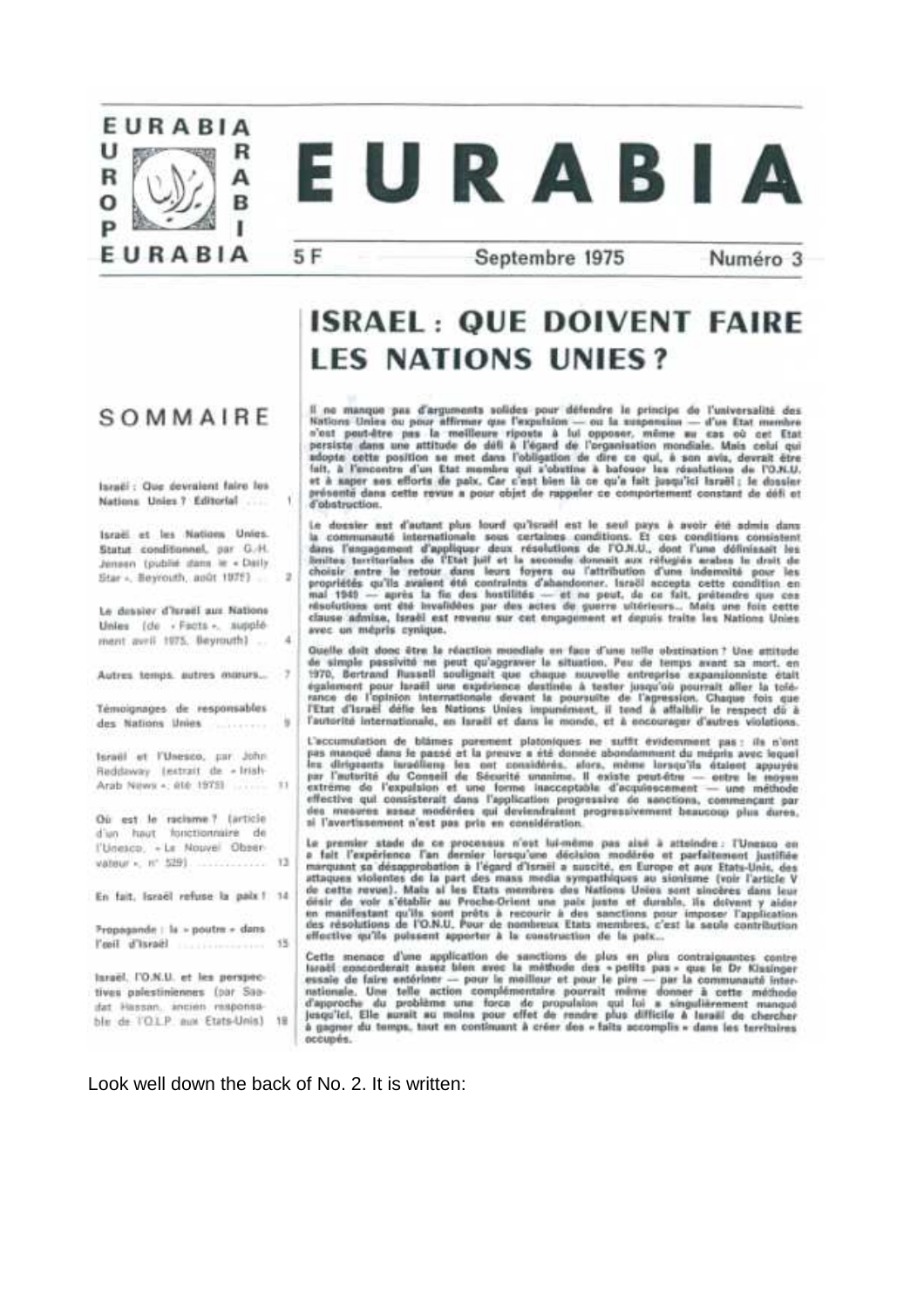El ainsi, le 10 luin 1975, une dévestion représentant les neuf pars de la C.E.P. rencontrait, au Caire et au vignémentants des visat pays senter le l'Organization regionale de Libération de la Palestine Des le départ, le

#### Que conclure?

Il est difficile de tirer des conclusions pour l'avenir<br>aicrs que les réunions du Caire ne sont pas terminées 1201 Europalizipad nº 338 de 11 Juin 1975.

et que leurs résultats reatent impréviaibles. Mats l'expoit est permis. Il nous aembre que du finitieur reatent en dialent possible et pour lei dentieurs dans de cause révaile. Il convértieurs dans le cause est a présuite

Brazeller, is 13 Juin 1975.

Naïn et Bichare KHADER.



#### EURABIA

16, Augereau street, 75007 Paris Publishing director : Lucien Bitterlin Chief editor : Robert Swann

Edited by the European Committee of Coordination of the Associations for the Friendship with the Arab World and produced with the collaboration of: Middle East International (London), France-Pays Arabes (Paris), and the Group of Studies on the Middle-East (Geneva). The same address is provided with a telephone number.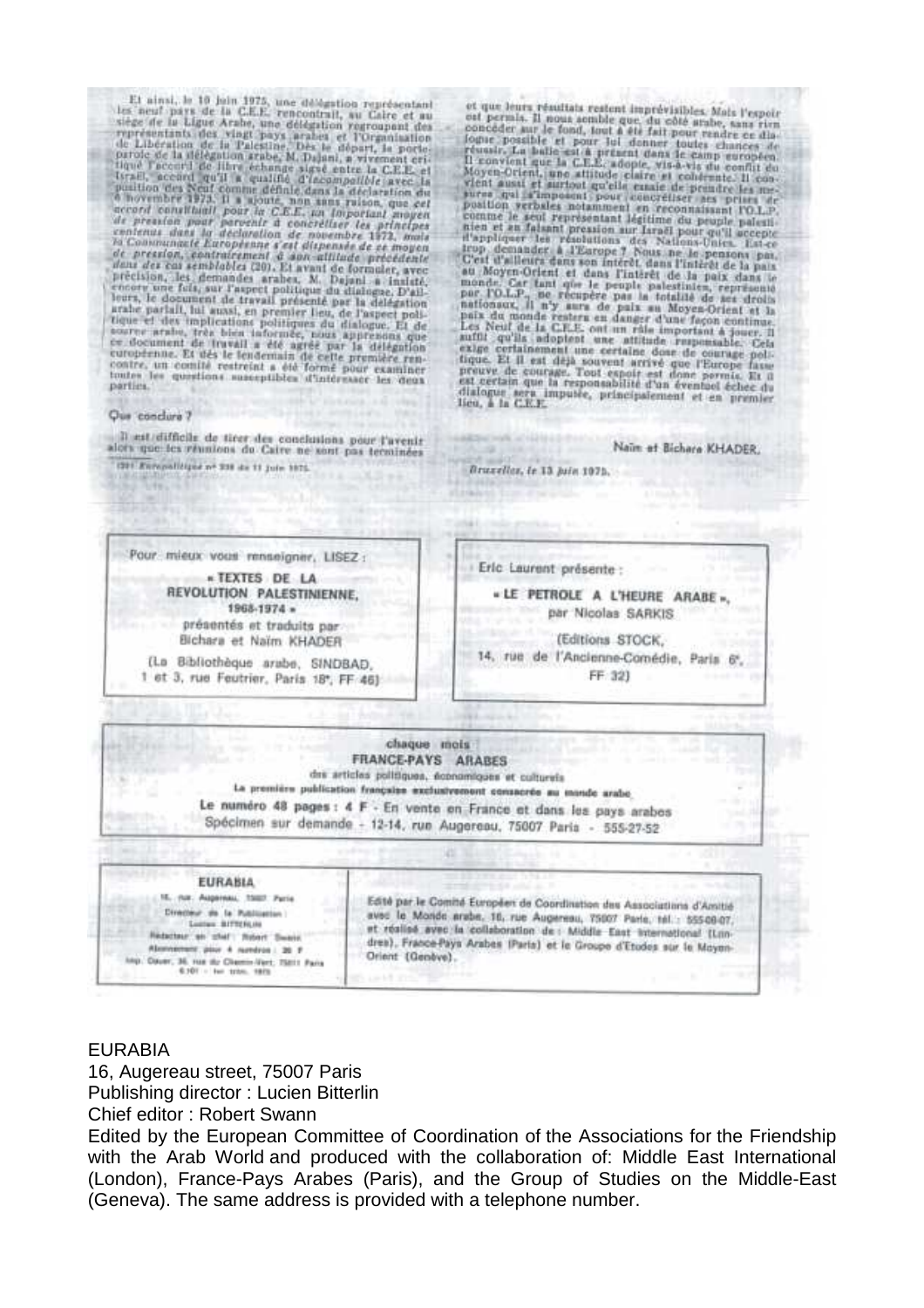These groups and people were very well known in the 1960-70s and later. We learn who was **Robert Swann** from an article by Richard Eyre, written on September 2, 2009, published by The Council of Arab-British Understanding (CAABU), taken from the obituary in the Guardian (August 23, 2001). According to the article, Robert Swann was secretary general of Amnesty International. The only son of German parents, he converted to Catholicism, and after a short stint at the Foreign Office he founded, in 1974, with the Labour MP Christopher Mayhew and French Raymond Offroy, a member of the National Assembly, the Parliamentary Association for Euro-Arab Cooperation (PAEAC). Posted in Paris, he became its first secretary general, a function to which was added thedirectorship of the Arab-Non Arab Friendship Fund (ANAF) located in Switzerland to finance the activities of this organization. Swann is credited with havingconvinced the European parliaments to adopt a unified position favorable to the Palestinians and the Arab world.

The origin of the word Eurabia which earned me the wrath, the jeers and threats of selfrighteousness Eurabian, then comes from the founders of PAEAC. My book entitled "**Eurabia**" has a perfectly justified title because it examines the activities of the organization that itself created the name and politics associated with this word. My research examines books, official and unofficial documents and statements of the European Community, the Arab League and the Organization of the Islamic Conference, today Organization of the Islamic Cooperation. It is the PAEAC that, with the support of the European Commission, was responsible for conducting the unofficial policy of the Member States of the European Community with the Arab League countries under the umbrella of the Euro-Arab Dialogue,the formula credited to Michel Jobert, born in Meknes ( Morocco) and French Minister of Foreign Affairs (1971-73).

A booklet from the archives of the PAEAC lists presidents and vice presidents. It reads as follows:



PARLIAMENTARY ASSOCIATION FOR EURO – ARAB COOPERATION ASSOCIATION PARLEMENTAIRE POUR LA COOPERATION EURO –ARABE

## **Here is the English translation of the French page:**

"Executive Committee and Chairman

Twice a year the Association meets in a European capital with its Executive Committee. Each section will normally send a representative of the majority and the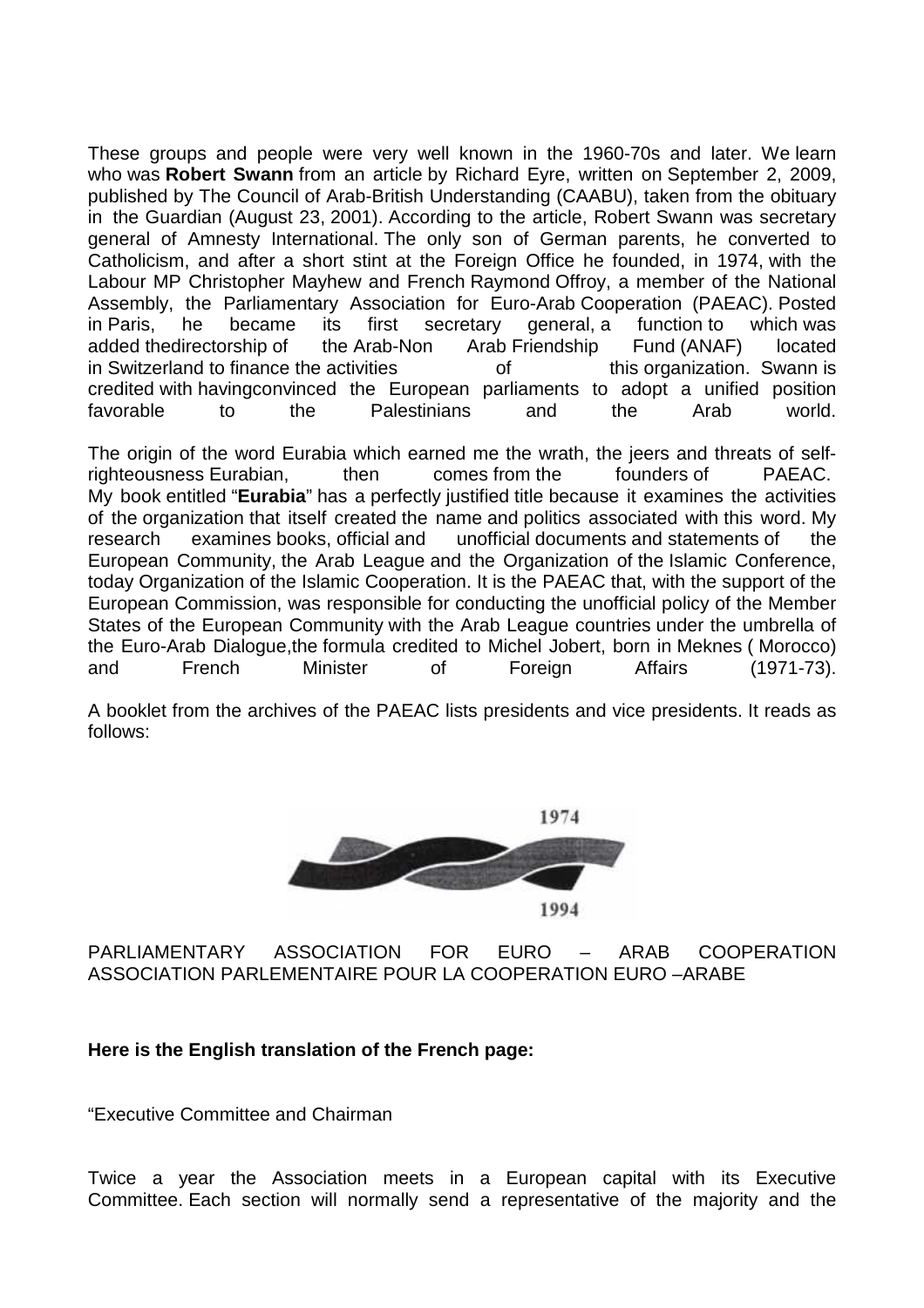opposition to best represent the different political tendencies of his country. These Executive Committee meetings allow members to know each other better; to appreciate the motivations and obligations of each other; to define what should and could be the action of the Association in view of current events. It is the Executive Committee, decisionmaking body of the Association, which elects, usually for two years, its two co-Presidents and two Vice-Presidents.

"Presidents and vice presidents since 1974 1974 Raymond Offroy (F) and Hans Jürgen Wischnewski (D) (No Vice-Presidents)

1975-1976 Christopher Mayhew (UK) and Raymond Offroy (F) Lelio Basso (I) and Hans Jürgen Wischnewski (D)

1976-1977 Lenelotte von Bothmer (D) and Raymond Offroy (F) Lelio Basso (I) and Myles Staunton (IRL)

1978-1979 TijlDeclercq (B) and Dennis Walters (UK) Lelio Basso (I) and Myles Staunton (IRL)

1979-1981 Tijl Declercq (B) and Dennis Walters (UK) Achüli Michele (I) and Daniel Goulet (F)

1981-1982 Achüli Michele (I) and Klaas De Vries (NL) Daniel Goulet (F) and Jaak Henckens (B)

1983-1984 Michele Achüli (I) and Klaas De Vries (NL) Antonio Lacerda From Quieroz (P) and Alain Mayoud (F)

1984-1985 Klaas de Vries (NL) and Alain Mayoud (F) Andrew Faulds (UK) and Antonio De Lacerda Quieroz (P)

 1985-1986 Rafael Estrella (E) and Alain Mayoud (F) Andrew Faulds (UK)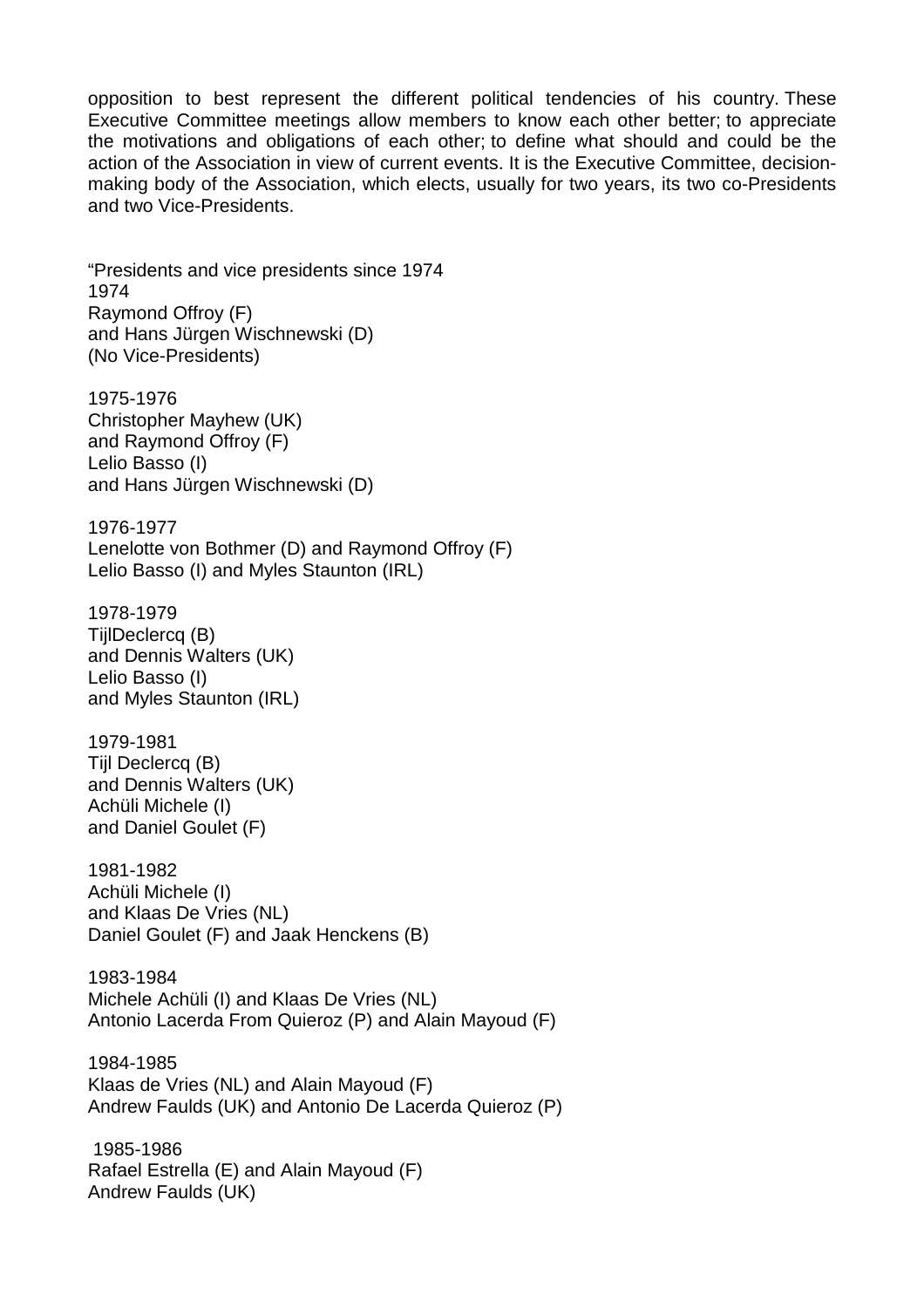and Michael Lanigan (IRL)

1986-1987 Rafael Estrella (E) and Michael Lanigan (IRL) Wendelin Ettmayer (Aus) and Andrew Faulds (UK)

1987-1988

Tijl Declercq (B) and Michael Lanigan (IRL) Ettmayer Wendelin (Aus) and Andrew Faulds (UK)

1988-1989 Michele Achilli (I) and Michael Lanigan (IRL) Andrew Faulds (UK) and Joost Van Iersel (NL)

1989-1990 Michele Achüli (I) and Rui Amaral (MEP, P) Jacques-Roger Machart (F) and Joost Van Iersel (NL)

1990-1993 Rui Amaral (MEP, P) and Jacques-Roger Machart (F) Inger Lise Gjorv (N) and Robert Hicks (UK)

1993-1994 Robert Hicks (UK) and Marck Pol (PEM, B) Katrin Fuchs (D) and John Lipkvowski (F)

"General Secretariat

"During the creation of the Association, born from a Franco-British initiative, it is a former Foreign Office, previously Secretary General of Amnesty International,**who was chosen to become Secretary General of the PAEAC. Robert Swann was in charge of the day by day living of the new organization.** And as he was British, the office was, for question of balance, based in Paris. It was he who, as a true pilgrim of the Palestinian cause in the parliamentary assemblies, quickly increased the number of members despite the difficulties of that time. Assisted by Patrick LEZONGAR, he gradually found ways to be surrounded by a small team of collaborators both in Paris and in other European capitals. In 1983, Hans Peter Kotthaus, previously coordinator of the German section, was summoned to Paristo become Deputy Secretary General. The following year he was transferred to Brussels, where an office for contacts with European institutions had existed for two years, under the direction of Jean-Michel Dumont. Circumstances having changed, the Association became more prosperous and respected. Hans Peter Kotthaus succeeded Robert Swann in 1988, and the General Secretariat was moved to Brussels, while an office was maintained in Paris. But if the Palestinian uprising had made more popular one of the main causes championed by the Association, this uprising also drained some of the funds that enabled its action. And the war that broke out Aug. 2, 1990 in the Gulf, with its attendant suffering for the Palestinians, limited more financial means".

**Regarding funding, here is what this booklet tells us. English translation of the page:**